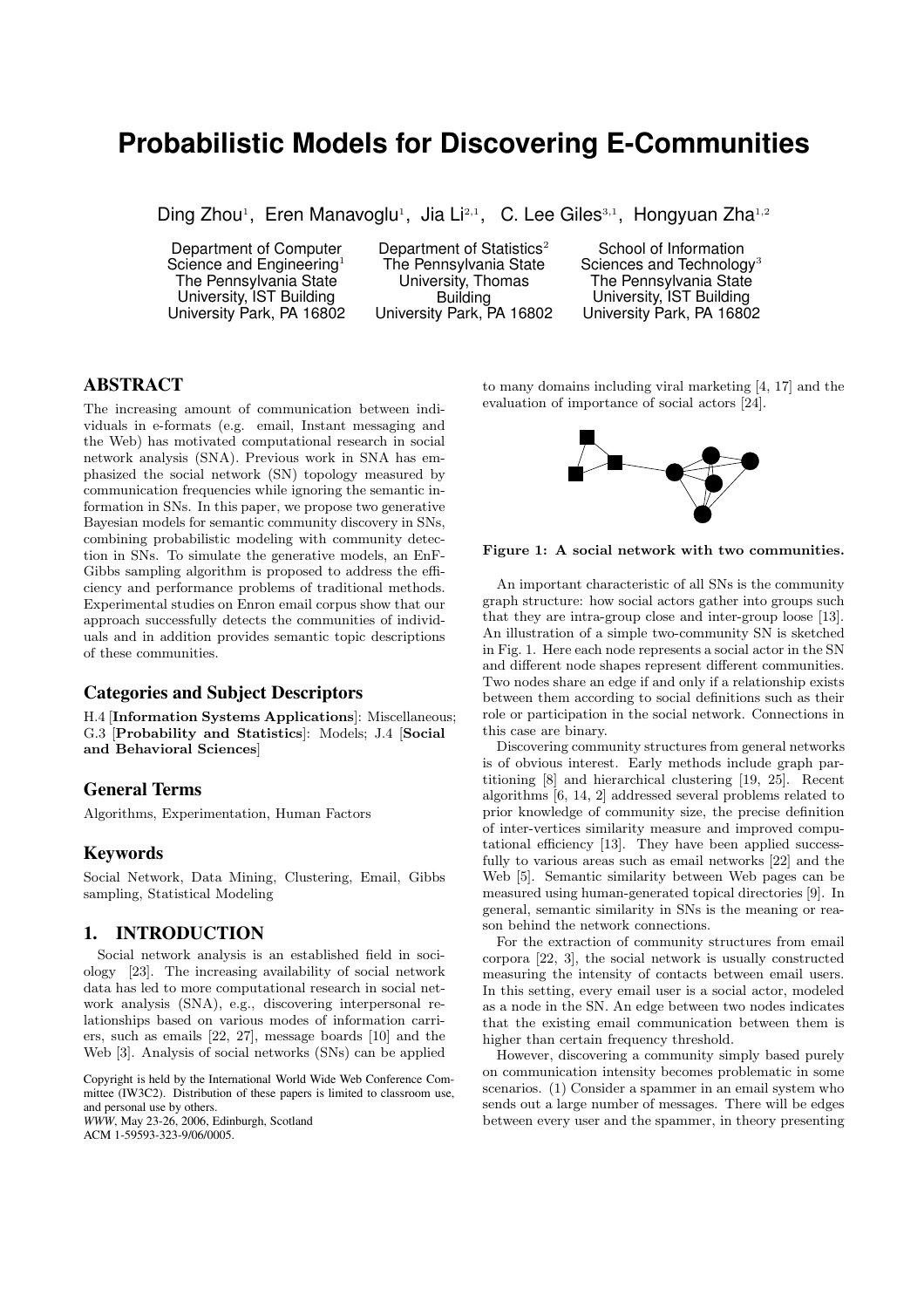a problem to all community discovery methods which are topology based. (2) Aside from the possible bias in network topology due to unwanted communication, existing methods also suffer from the lack of semantic interpretation. Given a group of email users discovered as a community, a natural question is why these users form a community? Pure graphical methods based on network topology, without the consideration of semantics, fall short in answering to such questions.



Figure 2: Semantic relationships and hidden communities.

Consider other ways a community can be established, e.g. Fig. 2. From the preset communication intensity, person  $A$  and person  $B$  belong to two different communities, denoted by squares and circles, based on a simple graph partitioning. However, ignoring the document semantics in their communications, their common interests (denoted by the dashed line) are not considered in traditional community discovery.

In this paper, we examine the inner community property within SNs by analyzing the semantically rich information, such as emails or documents. We approach the problem of community detection using a generative Bayesian network that models the generation of communication in an SN. As suggested in established social science theory [23], we consider the formation of communities as resulting from the similarity among social actors. The generative models we propose introduce such similarity as a hidden layer in the probabilistic model.

As a parallel study in social network with the sociological approaches, our method advances existing algorithms by not exclusively relying the intensity of contacts. Our approach provides topic tags for every community and corresponding users, giving a semantic description to each community. We test our method on the newly disclosed email corpora benchmark – the Enron email dataset and compare with an existing method.

The outline of this paper is as follows: in Section 2, we introduce the previous work which our models are built on. The community detection problem following the line of probabilistic modeling is explained. Section 3 describes our community-user-topic (CUT) models. In Section 4 we introduce the algorithms of Gibbs sampling and EnF-Gibbs sampling (Gibbs sampling with Entropy Filtering). Experimental results are presented in Section 5. We conclude and discuss future work in Section 6.

## **2. RELATEDWORKAND CONTRIBUTIONS**

In the first part of this section, we introduce the related work on document modeling. Three related generative models based on which our models are built are described: Topic-Word model, Author-Word model and

Author-Topic model. In the second part of this section, we model the generation of SN communications, enabling us to propose a solution to the problem of semantic community identification.

## **2.1 Related work**

Related work on document content characterization [1, 7, 11, 21] introduces a set of probabilistic models to simulate the generation of a document. Several factors in producing a document, either observable (e.g. author [11]) or latent (e.g. topic [7, 1]), are modeled as variables in the generative Bayesian network and have been shown to work well for document content characterization.

Given a set of documents  $D$ , each consisting of a sequence of words  $\mathbf{w}_d$  of size  $N_d$ , the generation of each word  $w_{di} \in \mathbf{w}_d$  for a specific document d can be modeled from the perspective of either author or topic, or the combination of both. Fig. 3 illustrates the three possibilities using plate notations. Let  $\omega$  denote a specific word observed in document d; T and A represent the number of topics and authors;  $a_d$  is the observed set of authors for d. Note that the latent variables are light-colored while the observed ones are shadowed. Fig.  $3(a)$  models documents as generated by a mixture of topics [1]. The prior distributions of topics and words follow Dirichlets parameterized respectively by  $\alpha$  and  $\beta$ . Each topic is a probabilistic multinomial distribution over words. Let  $\phi$  denote the topic's distributions over words while  $\theta$  the document's distribution over  $topics<sup>1</sup>$ .

In the Topic-Word model, a document is considered as a mixture of topics. Each topic corresponds to a multinomial distribution over the vocabulary. The existence of observed word  $\omega$  in document d is considered to be drawn from the word distribution  $\phi_z$ , which is specific to topic z. Similarly the topic z was drawn from the document-specific topic distribution  $\theta_d$ , usually a row in the matrix  $\theta^{\dot{2}}$ .

Similar to the Topic-Word model, an Author-Word model prioritizes the author interest as the origin of a word [11]. In Fig.  $3(b)$ ,  $a_d$  is the author set that composes document  $d$ . Each word in this  $d$  is chosen from the author-specific distribution over words. Note that in this Author-Word model, the author responsible for a certain word is chosen at random from  $a_d$ .

An influential work following this model [21] introduces the Author-Topic model combined with the Topic-Word and Author-Word models and regards the generation of a document as affected by both factors in a hierarchical manner. Fig. 3(c) presents the hierarchical Bayesian structure.

According to the Author-Topic model in Fig.  $3(c)$ , for each observed word  $\omega$  in document d, an author x is drawn uniformly from the corresponding author group  $a_d$ . Then with the probability distribution of topics conditioned on  $x, \theta_x$ , a topic z is generated. Finally the z produces  $\omega$  as observed in document d.

The Author-Topic model has been shown to perform well for document content characterization because it involves two essential factors in producing a general document: the

<sup>&</sup>lt;sup>1</sup>Usually the  $\phi$  is represented using  $T \times V$  matrix, where T and V are the number of topics and size of vocabulary. Similarly is  $\theta$  modeled as  $D \times T$  matrix.

<sup>&</sup>lt;sup>2</sup>The Topic-Word model was firstly introduced with name Latent Dirichlet Allocation (LDA). In consistency with the line of research, we use the alternative name.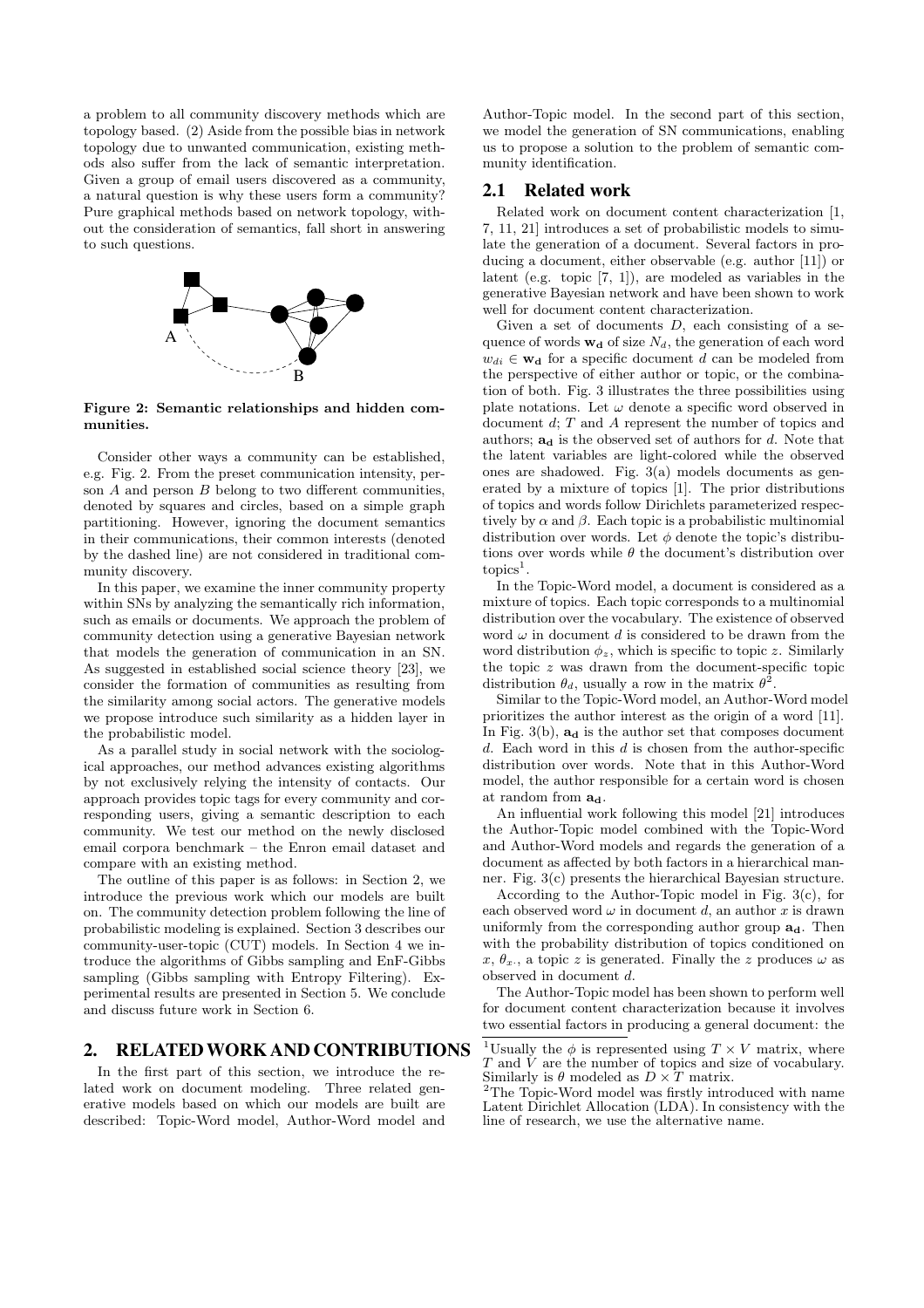

Figure 3: Three Bayesian network models for document content generation

author and the topic. Modeling both factors as variables in the Bayesian network provides the model with capacity to group the words used in a document corpus into semantic topics. Based on the posterior probability obtained after the network is set up, a document can be denoted as a mixture of topic distributions. In addition, each author's preference of using words and involvement in topics can be discovered.

The estimation of the Bayesian network in the aforementioned models typically reply on the observed pairs of author and words in documents. Each word is treated as an instance generated following the probabilistic hierarchy in the models. Some layers in the Bayesian hierarchy are observed, such as authors and words. Other layers are hidden that is to be estimated, such as topics.

## **2.2 Contributions**

We address the problem of identifying social actors based on the semantics of the communications, in particular the semantics as they are related to their communication documents.

Much communication in SNs usually occurs by exchanging documents, such as emails, instant messages or posts on message boards [15]. Such content rich documents naturally serve as an indicator of the innate semantics in the communication among an SN. Consider an information scenario where all communications rely on email. Such email documents usually reflect nearly every aspect of and reasons for this communication. For example, the recipient list records the social actors that are associated with this email and the message body stores the topics they are interested in.

We define such a document carrier of communication as a communication document. Our main contribution is resolving the SN communication modeling problem into the modeling of generation of the communication documents, based on whose features the social actors associate with each other.

Modeling communication based on communication document takes into consideration the semantic information of the document as well as the interactions among social actors. Many features of the SN can be revealed from the parameterized models such as the leader-follower relation [12]. Using such models, we can avoid the effect of meaningless communication documents, such as those generated by a network spammer, in producing communities.

Our models accentuate the impact of community on the SN communications by introducing community as a latent variable in the generative models for communication documents. One direct application of the models is semantic community detection from SNs. Rather than studying network topology, we address the problem of community exploration and generation in SNs following the line of aforementioned research in probabilistic modeling.

# **3. COMMUNITY-USER-TOPIC MODELS**

Our definition for a semantic community in a social network is:

DEFINITION 1. A semantic community in a social network includes users with similar communication interests and topics that are associated with their communications.

We study the community structure of an SN by modeling the communication documents among its social actors and the format of communication documents we model is email because emails embody valuable information regarding shared knowledge and the SN infrastructure [22].

Our Community-User-Topic (CUT) model<sup>3</sup> builds on the Author-Topic model. However, the modeling of a communication document includes more factors than the combination of authors and topics.

Serving as an information carrier for communication, a communication document is usually generated to share some information within a group of individuals. But unlike publication documents such as technical reports, journal papers, etc., the communication documents are inaccessible for people who are not in the recipient list. The issue of a communication document indicates the activities of and is also conditioned on the community structure within an SN. Therefore we consider the community as an extra latent variable in the Bayesian network in addition to the author and topic variables. By doing so, we guarantee

<sup>&</sup>lt;sup>3</sup>In order to fit our model literally to the social network built on email communication, we change the name "Au-<br>thor" to "User". An alternative name of our model is to "User". An alternative name of our model is Community-Author-Topic Model: CAT.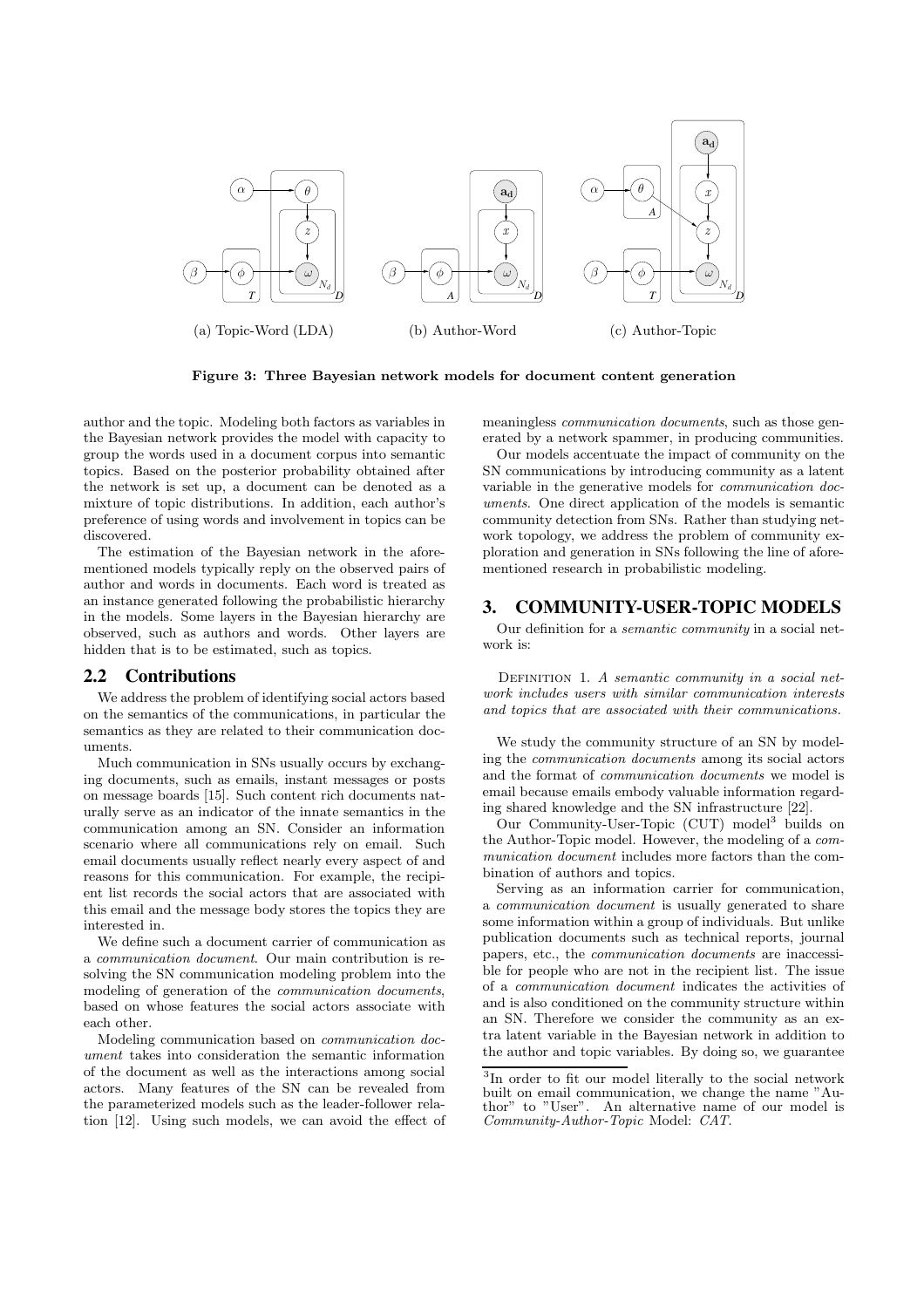that the issue of a communication document is purposeful in terms of the existing communities. As a result, the communities in an SN can be revealed and also semantically explanable.

We will use generative Bayesian networks to simulate the generation of emails in SNs. Differing in weighting the impact of a community on users and topics, two versions of CUT are proposed.

#### **3.1 CUT**1**: Modeling community with users**

Given the impact of community in the generation of communication, the first step is to determine the interrelationships among this latent variable, the email users and the topics, i.e. the structure of the Bayesian network.

We first consider an SN community as no more than a group of users. This is a notion similar to that assumed in a topology-based method. For a specific topology-based graph partitioning algorithm such as Modularity [13], the connection between two users can be simply weighted by the frequency of their communications. In our first model  $CUT_1$ , we treat each community as a multinomial distribution over users. Each user  $u$  is associated with a conditional probability  $P(u|c)$  which measures the degree that  $u$  belongs to community  $c$ . The goal is therefore to find out the conditional probability of a user given each community. Then users can be tagged with a set of topics, each of which is a distribution over words. A community discovered by  $\text{CUT}_1$  is typically in the structure as shown in Fig. 8.

Fig. 4 presents the hierarchy of the Bayesian network for  $CUT_1$ . Let us use the same notations in Author-Topic model:  $\alpha$  and  $\beta$  parameterizing the prior Dirichlets for topics and words. Let  $\psi$  denote the multinomial distribution over users for each community c, each marginal of which is a Dirichlet parameterized by  $\gamma$ . Let the prior probabilities for c be uniform. Let  $C, U, T$  denote the number of community, users and topics.



Figure 4: Modeling community with users

Typically, an email message  $d$  is generated by four steps:  $(1)$  there is a need for a community c to issue an act of communication by sending an email  $d$ ; (2) a user  $u$  is chosen from c as observed in the recipient list in  $d$ ; (3) u presents to read  $d$  since a topic  $z$  is concerned, which is drawn from the conditional probability on  $u$  over topics; (4) given topic z, a word  $\omega$  is created in d. By iterating the same procedure, an email message d is composed word by word.

Note that the  $u$  is not necessarily the composer of the message in our models. This differs from existing liter-

atures which assume  $\alpha$  as the author of document. The assumption is that a user is concerned with any word in a communication document as long as the user is on the recipient list.

To compute  $P(c, u, z | \omega)$ , the posterior probability of assigning each word  $\omega$  to a certain community c, user u and topic z, consider the joint distribution of all variables in the model:

$$
P(c, u, z, \omega) = P(\omega|z)P(c, u, z)
$$
  
=  $P(\omega|z)P(z|u)P(c, u)$   
=  $P(\omega|z)P(z|u)P(u|c)P(c)$  (1)

Theoretically, the conditional probability  $P(c, u, z|\omega)$  can be computed using the joint distribution  $P(c, u, z, \omega)$ .

A possible side-effect of  $CUT<sup>1</sup>$ , which considers a community c solely as a multinomial distribution over users, is it relaxes the community's impact on the generated topics. Intrinsically, a community forms because its users communicate frequently and in addition they share common topics in discussions as well. In  $CUT_1$  where community only generates users and the topics are generated conditioned on users, the relaxation is propagated, leading to a loose connection between community and topic. We will see in the experiments that the communities discovered by  $\mathrm{CUT}_1$ is similar to the topology-based algorithm Modularity proposed in [13].

## **3.2 CUT**2**: Modeling community with topics**

In contrast to  $CUT_1$ , our second model introduces the notion that an SN community consists of a set of topics, which are of concern to respective user groups.

As illustrated in Fig. 5, each word  $\omega$  observed in email  $d$  is finally chosen from the multinomial distribution of a user  $\alpha_{di}$ , which is from the recipient list of d. Before that,  $\alpha_{di}$  is sampled from another multinomial of topic z and z is drawn from community c's distribution over topics.

Analogously, the products of  $CUT_2$  are a set of conditional probability  $P(z|c)$  that determines which of the topics are most likely to be discussed in community c. Given a topic group that c associates for each topic  $z$ , the users who refer to z can be discovered by measuring  $P(u|z)$ .

 $\text{CUT}_2$  differs from  $\text{CUT}_1$  in strengthing the relation between community and topic. In CUT<sub>2</sub>, semantics play a more important role in the discovery of communities. Similar to  $CUT_1$ , the side-effect of advancing topic z in the generative process might lead to loose ties between community and users. An obvious phenomena of using CUT<sup>2</sup> is that some users are grouped to the same community when they share common topics even if they correspond rarely, leading to the different scenarios for which the CUT models are most appropriate. For  $CUT_1$ , users often tend to be grouped to the same communities while  $CUT_2$  accentuates the topic similarities between users even if their communication seem less frequent.

Derived from Fig. 5, define in  $CUT^2$  the joint distribution of community c, user u, topic t and word  $\omega$ :

$$
P(c, u, z, \omega) = P(\omega|u)P(u|z)P(z|c)P(c)
$$
 (2)

Let us see how these models can be used to discover the communities that consist of users and topics. Con-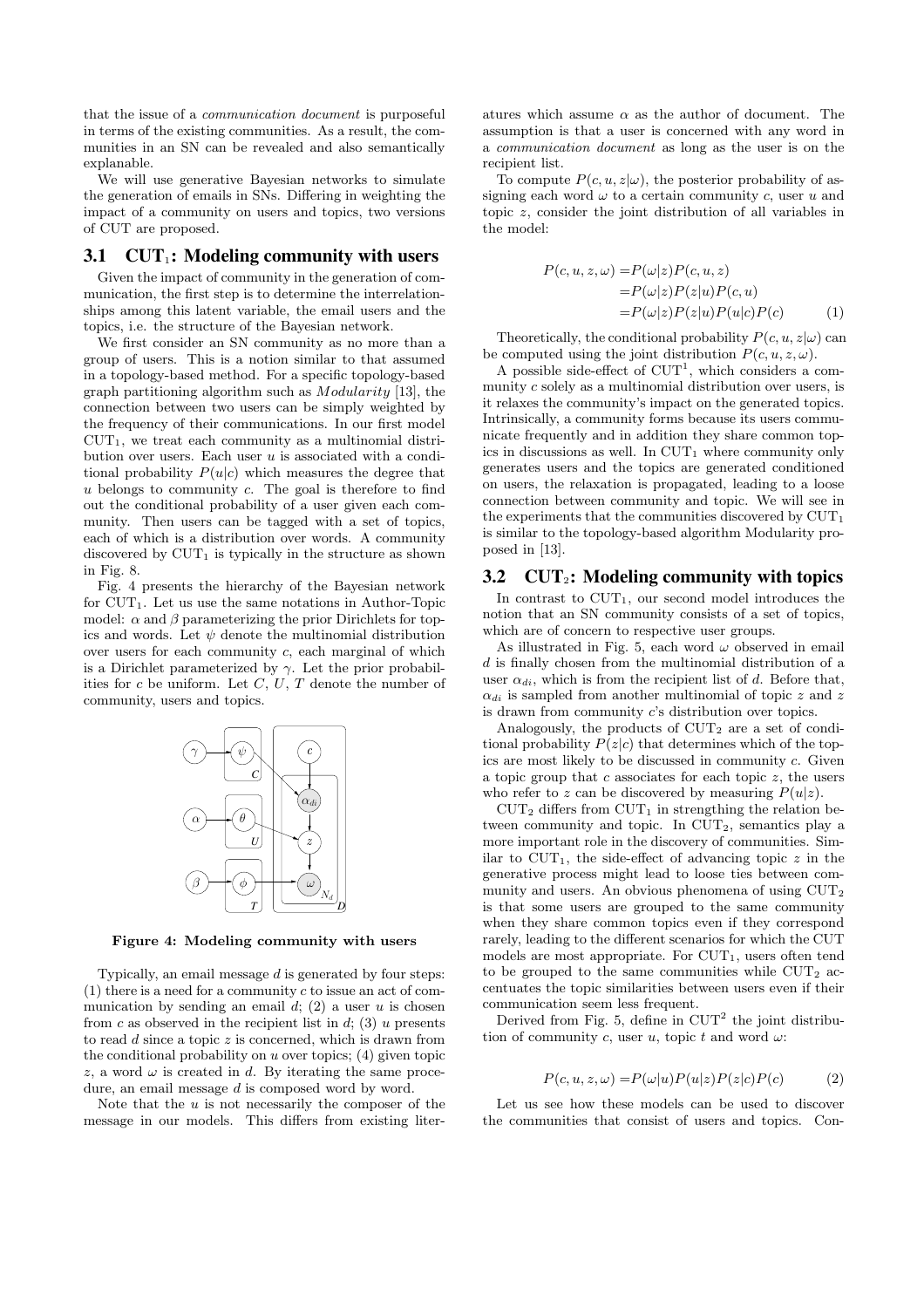

Figure 5: Modeling community with topics

sider the conditional probability  $P(c, u, z | \omega)$ , a word  $\omega$  associates three variables: community, user and topic. Our interpretation of the semantic meaning of  $P(c, u, z | \omega)$  is the probability that word  $\omega$  is generated by user u under topic  $z$ , in community  $c$ .

Unfortunately, this conditional probability cannot be computed directly. To get  $P(c, u, z | \omega)$ , we have:

$$
P(c, u, z | \omega) = \frac{P(c, u, z, \omega)}{\sum_{c, u, z} P(c, u, z, \omega)}
$$
(3)

Consider the denominator in Eq. 3, summing over all  $c$ ,  $u$  and  $z$  makes the computation impractical in terms of efficiency. In addition, as shown in [7], the summing doesn't factorize, which makes the manipulation of denominator difficult. In the following section, we will show how an approximate approach of Gibbs sampling will provide solutions to such problems. A faster algorithm EnF-Gibbs sampling will also be introduced.

# **4. SEMANTIC COMMUNITY DISCOVERY: THE ALGORITHMS**

In this section, we first introduce the Gibbs sampling algorithm. Then we address the problem of semantic community discovery by adapting Gibbs sampling framework to our models. Finally, we combine two powerful ideas: Gibbs sampling and entropy filtering to improve efficiency and performance, yielding a new algorithm: EnF-Gibbs sampling.

#### **4.1 Gibbs sampling**

Gibbs sampling is an algorithm to approximate the joint distribution of multiple variables by drawing a sequence of samples. As a special case of the Metropolis-Hastings algorithm [18], Gibbs sampling is a Markov chain Monte Carlo algorithm and usually applies when the conditional probability distribution of each variable can be evaluated. Rather than explicitly parameterizing the distributions for variables, Gibbs sampling integrates out the parameters and estimates the corresponding posterior probability.

Gibbs sampling was first introduced to estimate the Topic-Word model in [7]. In Gibbs sampling, a Markov chain is formed, the transition between successive states of which is simulated by repeatedly drawing a topic for each observed word from its conditional probability on all other variables. In the Author-Topic model, the algorithm goes over all documents word by word. For each word  $\omega_i$ , the

topic  $z_i$  and the author  $x_i$  responsible for this word are assigned based on the posterior probability conditioned on all other variables:  $P(z_i, x_i|\omega_i, \mathbf{z}_{-i}, \mathbf{x}_{-i}, \mathbf{w}_{-i}, \mathbf{a_d})$ .  $z_i$  and  $x_i$  denote the topic and author assigned to  $\omega_i$ , while  $z_{-i}$ and x<sup>−</sup><sup>i</sup> are all other assignments of topic and author excluding current instance. w<sup>−</sup><sup>i</sup> represents other observed words in the document set and  $a_d$  is the observed author set for this document.

A key issue in using Gibbs sampling for distribution approximation is the evaluation of conditional posterior probability. In Author-Topic model, given T topics and V words,  $P(z_i, x_i|\omega_i, \mathbf{z}_{-i}, \mathbf{x}_{-i}, \mathbf{w}_{-i}, \mathbf{a_d})$  is estimated by:

$$
P(z_i = j, x_i = k | \omega_i = m, \mathbf{z}_{-i}, \mathbf{x}_{-i}, \mathbf{w}_{-i}, \mathbf{a}_d) \propto (4)
$$

$$
P(\omega_i = m | x_i = k) P(x_i = k | z_i = j) \propto (5)
$$

$$
\frac{C_{mj}^{WT} + \beta}{\Sigma_{m'} C_{mj'}^{WT} + V\beta} \frac{C_{kj}^{AT} + \alpha}{\Sigma_{j'} C_{kj'}^{AT} + T\alpha}
$$
 (6)

where  $m' \neq m$  and  $j' \neq j$ ,  $\alpha$  and  $\beta$  are prior parameters for word and topic Dirichlets,  $C_{mj}^{WT}$  represents the number of times that word  $\omega_i = m$  is assigned to topic  $z_i = j$ ,  $C_{kj}^{AT}$  represents the number of times that author  $x_i = k$  is assigned to topic j.

The transformation from Eq. 4 to Eq. 5 drops the variables,  $z_{-i}$ ,  $x_{-i}$ ,  $w_{-i}$ ,  $a_d$ , because each instance of  $\omega_i$  is assumed independent of the other words in a message.

#### **4.2 Semantic community discovery**

By applying the Gibbs sampling, we can discover the semantic communities by using the CUT models. Consider the conditional probability  $P(c, u, z | \omega)$ , where three variables in the model, community,  $user<sup>4</sup>$  and topic, are associated by a word  $\omega$ . The semantic meaning of  $P(c, u, z|\omega)$ is the probability that  $\omega$  belongs to user u under topic z, in community c. By estimation of  $P(c, u, z|\omega)$ , we can label a community with semantic tags (topics) in addition to the affiliated users. The problem of semantic community discovery is thus reduced to the estimation of  $P(c, u, z|\omega)$ .

```
(1) /* Initialization */
(2) for each email d
(3) for each word \omega_i in d
(4) assign \omega_i to random community, topic and user;
(5) \frac{1}{2} /* user in the list observed from d \sqrt[*]{ }(6) /* Markov chain convergence */
(7) i \leftarrow 0;(8) I \leftarrow desired number of iterations;
(9) while i < I(10) for each email d
(11) for each \omega_i \in d(12) estimate P(c_i, u_i, z_i | \omega_i), u \in \alpha_{\mathbf{d}};(13) (p, q, r) \leftarrow argmax(P(c_p, u_q, z_r|\omega_i));
```
- (14)  $\qquad$  /\*assign community p, user q, topic r to  $\omega_i^*$ /
- (15) record assignment  $\tau(c_p, u_q, z_r, \omega_i);$

 $(16)$   $i + +$ ;

#### Figure 6: Gibbs sampling for CUT models

 $\sqrt[4]{4}$ Note we denote user with u in our models instead of x as in previous work.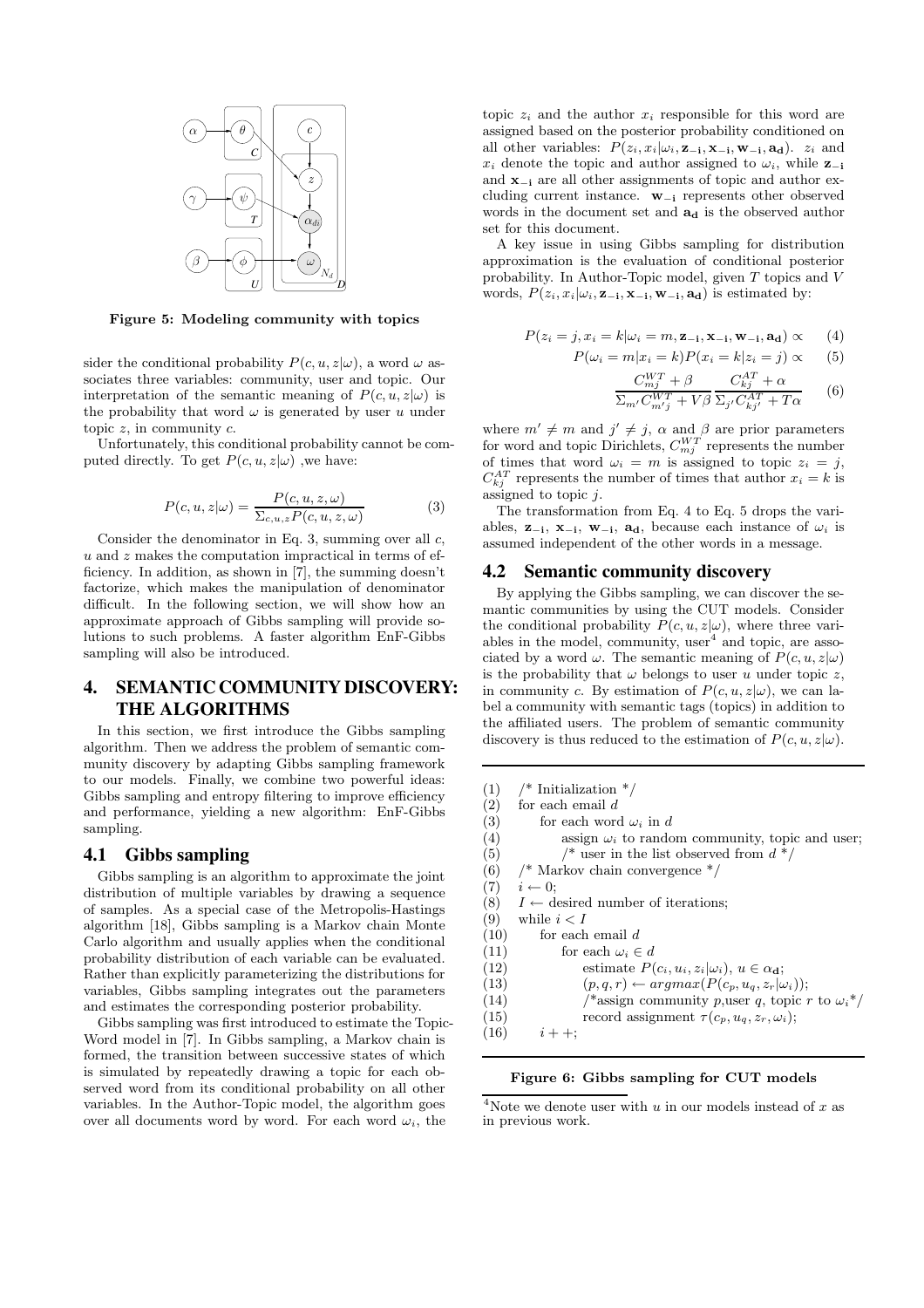The framework of Gibbs sampling is illustrated in Fig. 6. Given the set of users  $U$ , set of email documents  $D$ , the number of desired topic  $|T|$ , number of desired community  $|C|$  are input, the algorithm starts with randomly assigning words to a community, user and topic. A Markov chain is constructed to converge to the target distribution. In each trial of this Monte Carlo simulation, a block of (community, user,topic) is assigned to the observed word  $\omega_i$ . After a number of states in the chain, the joint distribution  $P(c, u, z|\omega)$  approximates the targeted distribution.

To adapt Gibbs sampling for CUT models, the key step is estimation of  $P(c_i, u_i, z_i|w_i)$ . For the two CUT models, we describe the estimation methods respectively.

Let  $P(c_i = p, u_i = q, z_i = r | \omega_i = m, \mathbf{z}_{-i}, \mathbf{x}_{-i}, \mathbf{w}_{-i})$  be the probability that  $\omega_i$  is generated by community p, user  $q$  on topic  $r$ , which is conditioned on all the assignments of words excluding the current observation of  $\omega_i$ . **z**<sub>−i</sub>, **x**<sub>−i</sub> and w<sup>−</sup><sup>i</sup> represent all the assignments of topic, user and word not including current assignment of word  $\omega_i$ .

In  $CUT_1$ , combining Eq. 1 and Eq. 3, assuming uniform prior probabilities on community c, we can compute  $P(c =$  $p, u = q, z = r | \omega_i = m, \mathbf{z}_{-i}, \mathbf{x}_{-i}, \mathbf{w}_{-i} |$  for CUT<sub>1</sub> by:

$$
P(c_i = p, u_i = q, z_i = r | \omega_i = m, \mathbf{z}_{-i}, \mathbf{x}_{-i}, \mathbf{w}_{-i}) \propto
$$
  
\n
$$
P(\omega_i = m | z_i = r) P(z_i = r | u_i = q) P(u_i = q | c_i = p) \propto
$$
  
\n
$$
\frac{C_{mr}^{WT} + \beta}{\sum_{m'} C_{m'r}^{WT} + V\beta} \frac{C_{rq}^{TU} + \alpha}{\sum_{r'} C_{r'q}^{TU} + T\alpha} \frac{C_{q'}^{UC} + \gamma}{\sum_{q'} C_{q'p}^{UC} + U\gamma}
$$
  
\n(7)

where  $P(\omega_i = m|z = r)$ ,  $P(z_i = r|u_i = q)$  and  $P(u_i =$  $q|c_i = p$  are estimated via:

$$
P(\omega_i = m | z_i = r) \propto \frac{C_{mr}^{WT} + \beta}{\Sigma_{m'} C_{m'r}^{WT} + V\beta}
$$
 (8)

$$
P(z_i = r | u_i = q) \propto \frac{C_{rq}^{TU} + \alpha}{\Sigma_{r'} C_{r'q}^{TU} + T\alpha}
$$
 (9)

$$
P(u_i = q | c_i = p) \propto \frac{C_{qp}^{UC} + \gamma}{\Sigma_{q'} C_{q'p}^{UC} + U\gamma}.
$$
 (10)

In the equations above,  $C_{mr}^{WT}$  is the number of times that word  $\omega_i = m$  is assigned to topic  $z_i = r$ , not including the current instance.  $C_{rq}^{TU}$  is the number of times that topic  $z = r$  is associated with user  $u = q$  and  $C_{qp}^{UC}$  is the number of times that user  $u = q$  belongs to community  $c = p$ , both not including the current instance. C is the number of communities in the social network given as an argument.

The computation for Eq. 8 requires keeping a  $W \times T$ matrix  $C^{WT}$ , each entry  $C_{ij}^{WT}$  of which records the number of times that word  $i$  is assigned to topic  $j$ . Similarly, a  $T \times U$  matrix  $C^{TU}$  and a  $U \times C$  matrix  $C^{UC}$  are needed for computation in Eq. 9 and Eq. 10.

Similarly,  $P(c_i = p, u_i = q, z_i = r | \omega_i = m, \mathbf{z}_{-i}, \mathbf{x}_{-i}, \mathbf{w}_{-i})$ is estimated based on the Bayesian structure in CUT2:

$$
P(c = p, u = q, z = r | \omega_i = m, \mathbf{z}_{-i}, \mathbf{x}_{-i}, \mathbf{w}_{-i}) \propto
$$

$$
\frac{C_{mq}^{WU} + \beta}{\sum_{m'} C_{m'q}^{WU} + V\beta} \frac{C_{qr}^{UT} + \gamma}{\sum_{q'} C_{q'r}^{UT} + U\gamma} \frac{C_{rp}^{TC} + \alpha}{\sum_{r'} C_{r'p}^{TC} + T\alpha}
$$
(11)

Hence the computation of  $CUT_2$  demands the storage of three 2-D matrices:  $C^{WU}$ ,  $C^{UT}$  and  $C^{TC}$ .

With the set of matrices obtained after successive states in the Markov chain, the semantic communities can be discovered and tagged with semantic labels. For example, in  $CUT_1$ , the users belonging to each community c can be discovered by maximizing  $P(u|c)$  in  $C^{UC}$ . Then the topics that these users concern are similarly obtained from  $C^{TU}$ and explanation for each topic can be retrieved from  $C^{WT}$ .

#### **4.3 Gibbs sampling with entropy filtering**

In this section, we further develop Gibbs sampling to improve computational efficiency and performance.

Consider two problems with Gibbs sampling illustrated in Fig. 6: (1) efficiency: Gibbs sampling has been known to suffer from high computational complexity. Given a textual corpus with  $N = 10^6$  words. Let there be  $U = 150$ users,  $C = 10$  communities and  $T = 20$  topics. An  $I =$ 1000 iteration Gibbs sampling has the worst time complexity  $O(I*N*(U*C*T))$ , which in this case is about  $3 * 10^{13}$  computations. (2) performance: unless performed explicitly before Gibbs sampling, the algorithm may yield poor performance by including many nondescriptive words. For Gibbs sampling, some common words like 'the', 'you', 'and' must be cleaned before Gibbs sampling. However, the EnF-Gibbs sampling saves such overhead by automatically removing the non-informative words based on entropy measure.

 $(1)$  /\* Initialization \*/ (2) assign each  $\omega_i$  to random topic, user and community; (3) (4) /\* Markov chain convergence \*/ (5)  $i \leftarrow 0;$  TrashCan  $\leftarrow \phi;$ (6)  $I \leftarrow$  desired number of iterations;  $(7)$  while  $i < I$ (8) for each observed  $\omega_i$ (9) if  $i < A$  /\* in early iterations \*/ (10) estimate  $P(c, u, z | \omega_i), u \in \alpha_{\mathbf{d}};$ (11)  $(p, q, r) \leftarrow argmax(P(c_p, u_q, z_r|\omega_i));$ (12) record assignment  $\tau(c_p, u_q, z_r, \omega_i);$ (13) else  $/*$  removing non-informative words  $*/$ (14) if  $\omega_i \notin TrashCan$ (15) if  $Entropy(\omega_i) < \theta$ (16)  $(p, q, r) \leftarrow argmax(P(c_p, u_q, z_r|\omega_i));$ (17) record assignment  $\tau(c_p, u_q, z_r, \omega_i);$ (18) else (19)  $TrashCan \leftarrow TrashCan \cup {\omega_i};$  $(20)$   $i + +;$ 

#### Figure 7: EnF-Gibbs sampling

Fig. 7 illustrates the EnF-Gibbs sampling algorithm we propose. We incorporate the idea of entropy filtering into Gibbs sampling. During the interactions of EnF-Gibbs sampling, the algorithm keeps in  $TrashCan$  an index of words that are not informative. After A times of iterations, we start to ignore the words that are either already in the TrashCan or are non-informative. In Step 15 of Fig. 7, we quantify the informativeness of a word  $\omega_i$  by the entropy of this word over another variable. For example, in  $\text{CUT}_1$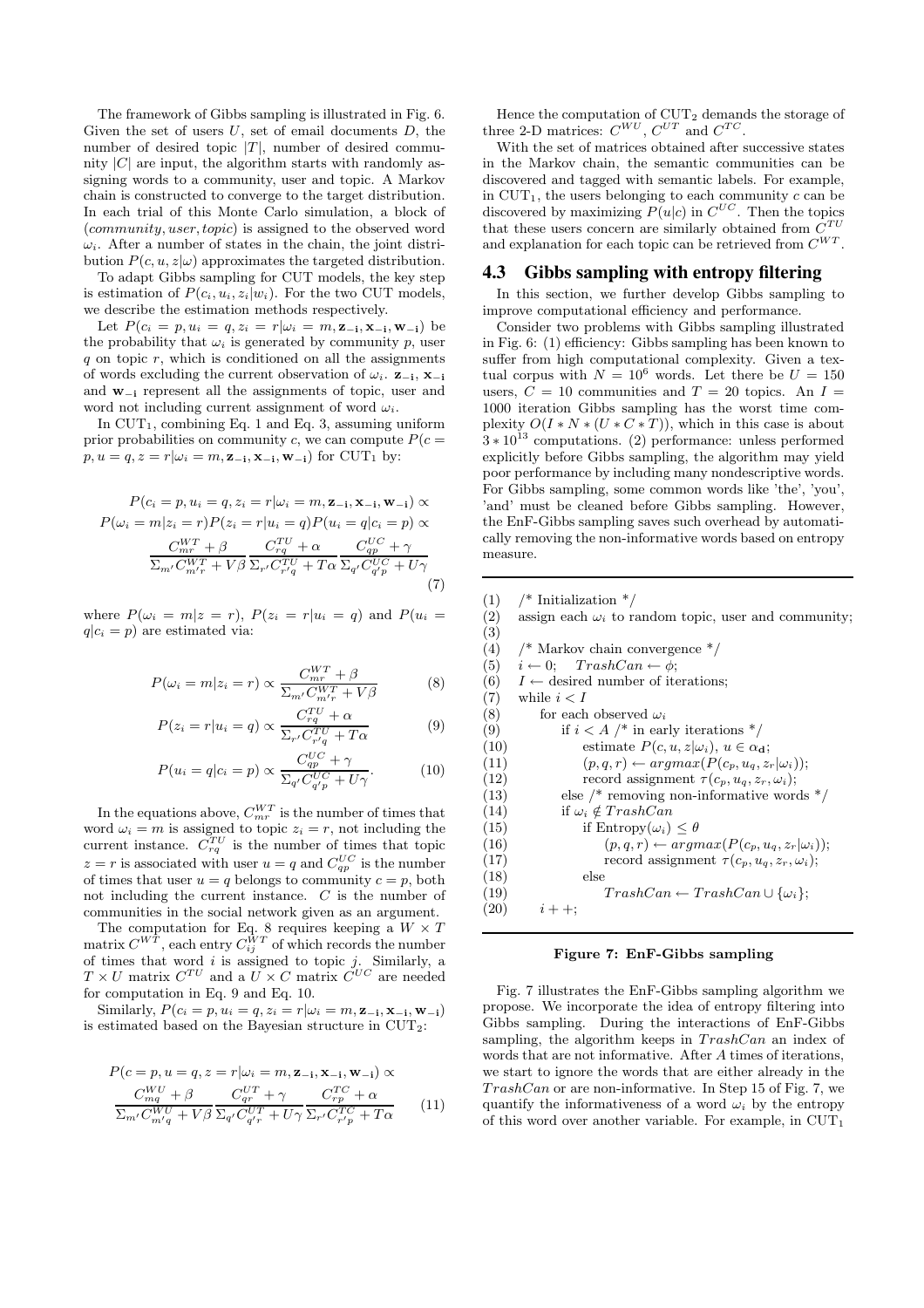where  $C^{WT}$  keeps the numbers of times  $\omega_i$  is assigned to all topics, we calculate the entropy on the  $ith$  row of the matrix.

## **5. EXPERIMENTS**

We present experimental results of our models with the Enron email corpus. Enron email dataset was made public by the Federal Energy Regulatory Commission during its investigations and subsequently made available [20].

In this section, we present examples of discovered semantic communities. Then we compare our communities with those discovered by the topology-based algorithm Modularity [2] by comparing groupings of users. Finally we evaluate the computational complexity of Gibbs sampling and EnF-Gibbs sampling for our models.

We implemented all algorithms in JAVA and all experiments have been executed on Pentium IV 2.6GHz machines with 1024MB DDR of main memory and Linux as operating system.

#### **5.1 Semantic community representation**

We preprocessed the Enron email dataset by removing the common stop words. Each employee in Enron is identified by an email address. For brevity, we use only the email ids without organization suffixes hereafter.

In all of our simulations, we fixed the number of communities  $C$  at 6 and the number of topics  $T$  at 20. The smoothing hyper-parameters  $\alpha$ ,  $\beta$  and  $\gamma$  were set at  $5/T$ . 0.01 and 0.1 respectively. We ran 1000 iterations for both our Gibbs sampling and EnF-Gibbs sampling with the MySQL database support. Because the quality of results produced by Gibbs sampling and our EnF-Gibbs sampling are very close, we simply present the results of EnF-Gibbs sampling hereafter.



Figure 8: A Community Discovered by  $CUT_1$ 

The ontologies for both models are illustrated in Fig. 8 and Fig. 11. In both figures, we denote user, topic and community by square, hexagon and dot respectively. In  $CUT_1$  results, a community connects a group of users and each user is associated with a set of topics. A probability threshold can be set to tune the number of users and topics desired for description of a community. In Fig. 8, we present all the users and two topics of one user for a discovered community. By merging all the topics for the desired

|         |  | users of a community, we can tag a community with topic |  |
|---------|--|---------------------------------------------------------|--|
| labels. |  |                                                         |  |

| Topic 3    | Topic 5      | Topic 12      | Topic 14   |
|------------|--------------|---------------|------------|
| rate       | dynegy       | budget        | contract   |
| cash       | gas          | plan          | monitor    |
| $b$ alance | transmission | chart         | litigation |
| number     | energy       | $_{\rm deal}$ | agreement  |
| price      | transco      | project       | trade      |
| analysis   | calpx        | report        | cpuc       |
| database   | power        | group         | pressure   |
| deals      | california   | meeting       | utility    |
| letter     | reliant      | draft         | materials  |
| fax        | electric     | discussion    | citizen    |

Table 1: Topics Discovered by  $CUT_1$ 

Fig. 8 shows that user mike.grigsby is one of the users in community 3. Two of the topics that is mostly concerned with mike.grigsby are topic 5 and topic 12. Table 1 shows explanations for some of the topics discovered for this community. We obtain the word description for a topic by choosing 10 from the top 20 words that maximize  $P(w|z)$ . We only choose 10 words out of 20 because there exist some names with large conditional probability on a topic that for privacy concern we do not want to disclose.

| abbreviations | organizations                          |
|---------------|----------------------------------------|
| dynegy        | An electricity, natural gas provider   |
| transco       | A gas transportation company           |
| calpx         | California Power Exchange Corp.        |
| cpuc          | California Public Utilities Commission |
| ferc          | Federal Energy Regulatory Commission   |
| epsa          | Electric Power Supply Association      |
| naruc         | National Association of                |
|               | Regulatory Utility Commissioners       |

Table 2: Abbreviations

We can see from Table 1 that words with similar semantics are nicely grouped to the same topics. For better understanding of some abbreviate names popularly used in Enron emails, we list the abbreviations with corresponding complete names in Table 2.

For a single user, Fig. 9 illustrates its probability distribution over communities and topics as learned from the  $CUT_1$  model. We can see the multinomial distribution we assumed was nicely discovered in both figures. The distribution over topics for all users are presented in Fig. 10. From Fig. 10, we can see some Enron employees are highly active to be involved in certain topics while some are relatively inactive, varying in heights of peaks over users.

Fig. 11 illustrates a community discovered by  $CUT_2$ . According to the figure, Topic 8 belongs to the semantic community and this topic concerns a set of users, which includes rick.buy whose frequently used words are more or less related to business and risk. Surprisingly enough, we found the words our CUT<sub>2</sub> learned to describe such users were very appropriate after we checked the original positions of these employees in Enron. For the four users presented in Table 3, d..steffes was the vice president of Enron in charge of government affairs; cara.semperger was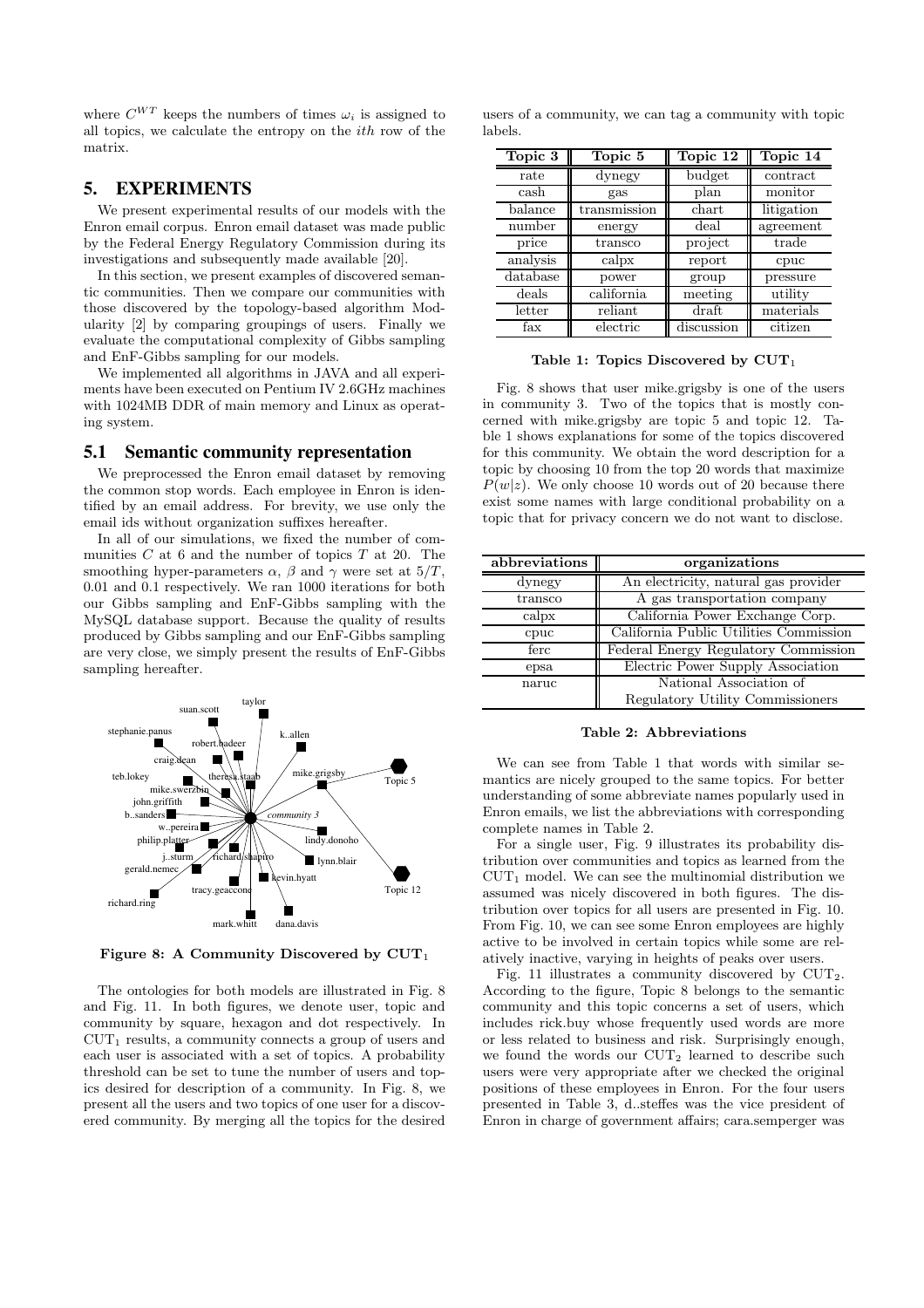

Figure 9: Communities/topics of an employee



Figure 10: Distribution over topics for all users

a senior analyst; mike.grigsby was a marketing manager and rick.buy was the chief risk management officer.



Figure 11: A Community Discovered by CUT<sup>2</sup>

| dsteffes     | cara.s   | mike.grigsby | rick.buy   |  |
|--------------|----------|--------------|------------|--|
| power        | number   | file         | corp       |  |
| transmission | cash     | trader       | loss       |  |
| epsa         | ferc     | report       | risk       |  |
| ferc         | database | price        | activity   |  |
| generator    | peak     | customer     | validation |  |
| government   | deal     | meeting      | оff        |  |
| california   | bilat    | market       | business   |  |
| cpuc         | caps     | sources      | possible   |  |
| electric     | points   | position     | increase   |  |
| naruc        | analysis | project      | natural    |  |

Table 3: Distribution over words of some users

#### **5.2 Semantic community discovery quality**

We evaluate the quality of discovered communities against the topology-based algorithm in [2], a hierarchical agglomeration algorithm for community structure detection. The algorithm is based on Modularity, which is a measurement of whether a division of a network is a good one, in the sense that there are many edges within communities and only a few between them. We employ the clustering comparison method in [16] to measure the similarity between our communities and the clusters of users produced by [2].

Given  $N$  data objects, the similarity between two clustering results  $\lambda$  is defined<sup>5</sup>:

$$
\lambda = \frac{N_{00} + N_{11}}{N(N-1)/2}
$$

where  $N_{00}$  denotes the count of object pairs that are in different clusters for both clustering and  $N_{11}$  is the count of pair that are in the same cluster.

The similarities between three CUT models and Modularity are illustrated in Fig. 12. We can see that as we expected the similarity between  $CUT_1$  and  $Modularity$  is large while that between  $\text{CUT}_2$  and  $Modularity$  is small. This is because the  $CUT_1$  is more similar to Modularity

<sup>5</sup>Another recent work on comparing clusterings is defined introduced in [26]. But for our problem where cluster labels are categorical, both clustering comparison perform similarly as suggested.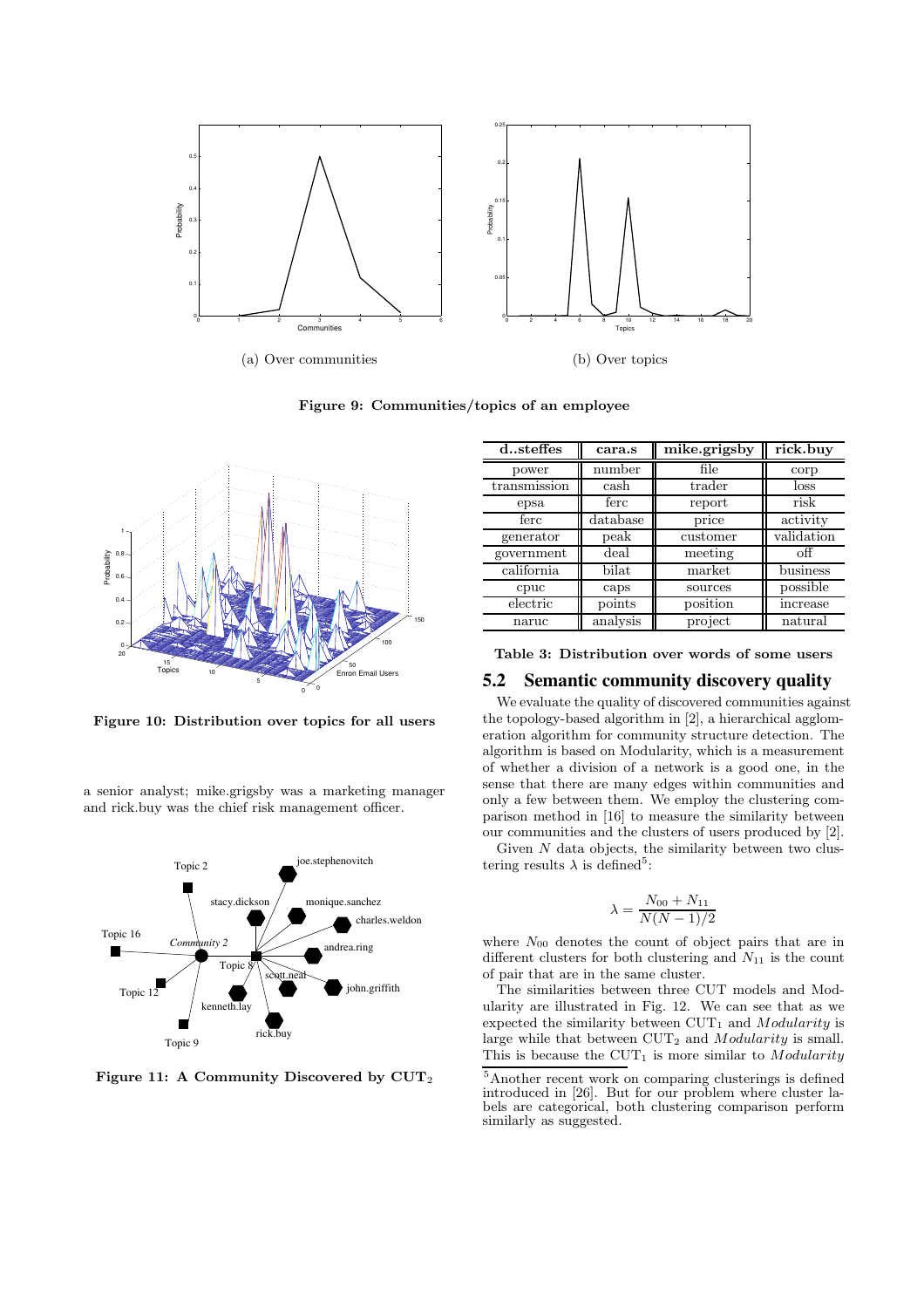

Figure 12: Community similarity comparisons

than  $CUT_2$  by defining a community as no more than a group of users.

We also test the similarity among topics(users) for the users(topics) which are discovered as a community by  $CUT_1$  $(CUT_2)$ . Typically the topics(users) associated with the users(topics) in a community represent high similarities. For example, in Fig. 8, Topic 5 and Topic 12 that concern mike.grigsby are both contained in the topic set of lindy.donoho, who is the community companion of user mike.grigsby.

## **5.3 Computational complexity andEnF-Gibbs sampling**

We evaluate the computational complexity of Gibbs sampling and EnF-Gibbs sampling for our models. For the two metrics we measure the computational complexity based on are total running time and iteration-wise running time. For overall running time we sampled different scales of subsets of messages from Enron email corpus. For the iteration-wise evaluation, we ran both Gibbs sampling and EnF-Gibbs sampling on complete dataset.

In Fig.  $13(a)$ , the running time of both sampling algorithms on two models are illustrated. We can see that generally learning  $CUT_2$  is more efficient than  $CUT_1$ . It is a reasonable result considering the matrices for  $CUT_1$ are larger in scales than CUT2. Also entropy filtering in Gibbs sampling leads to 4 to 5 times speedup overall.

The step-wise running time comparison between Gibbs sampling and EnF-Gibbs sampling is shown in Fig. 13(b). We perform the entropy filtering removal after 8 iterations in the Markov chain. We can see the EnF-Gibbs sampling well outperforms Gibbs sampling in efficiency. Our experimental results also show that the quality of EnF-Gibbs sampling and Gibbs sampling are almost the same.

#### **6. CONCLUSIONS AND FUTURE WORK**

We present two versions of Community-User-Topic models for semantic community discovery in social networks. Our models combine the generative probabilistic modeling with community detection. To simulate the generative models, we introduce EnF-Gibbs sampling which extends Gibbs sampling based on entropy filtering. Experiments have shown that our method effectively tags communities with topic semantics with better efficiency than Gibbs sampling.

Future work would consider the possible expansion of our CUT models as illustrated in Fig. 14. The two CUT models we proposed either emphasize the relation between community and users or between community and topics. It would be interesting to see how the community structure



Figure 14: Modeling community with topics and users

changes when both factors are simultaneously considered. One would expect new communities to emerge. The model in Fig. 14 constrains the community as a joint distribution over topic and users. However, such nonlinear generative models require larger computational resources, asking for more efficient yet approximate solutions. It would also be interesting to explore the predictive performance of these models on new communications between strange social actors in SNs.

#### **7. REFERENCES**

- [1] D. Blei, et al., Latent Dirichlet allocation, Journal of Machine Learning Research, 3, 993-1022, 2003.
- [2] Aaron Clauset, et al., Finding community structure in very large networks, Phys. Rev. E 70, 066111, 2004.
- [3] Aron Culotta, et al., Extracting social networks and contact information from email and the Web, In First Conference on Email and Anti-Spam, Mountain View, CA, USA. July 2005.
- [4] P. Domingos, et al., Mining the network value of customers, In 7th ACM SIGKDD International Conference on Knowledge Discovery and Data mining, 57–66, ACM Press, 2001.
- [5] G. Flake, S. Lawrence and Lee Giles, Efficient Identification of Web Communities, In 6th ACM SIGKDD International Conference on Knowledge Discovery and Data Mining , 150-160, 2000.
- [6] M. Girvan and M. Newman, Community structure in social and biological networks. In Proceedings of National Academic Science, USA 99, 7821–7826, 2002.
- [7] T. Griffiths, Finding scientific topics, In National Academy of Sciences, 5228-5235, 2004.
- [8] B. W. Kernighan, An efficient heuristic procedure for partitioning graphs, Bell System Technical Journal, 49, 291–307, 1970.
- [9] Ana Maguitman, et al., Algorithmic detection of semantic similarity, In Proceedings of the 14th International Conference on World Wide Web (WWW 2005)). Chiba, Japan, May. 2005.
- [10] Naohiro Matsumura, et al., Mining Social Networks in Message Boards, In Proceedings of the 14th International Conference on World Wide Web (WWW 2005), Chiba, Japan, May. 2005.